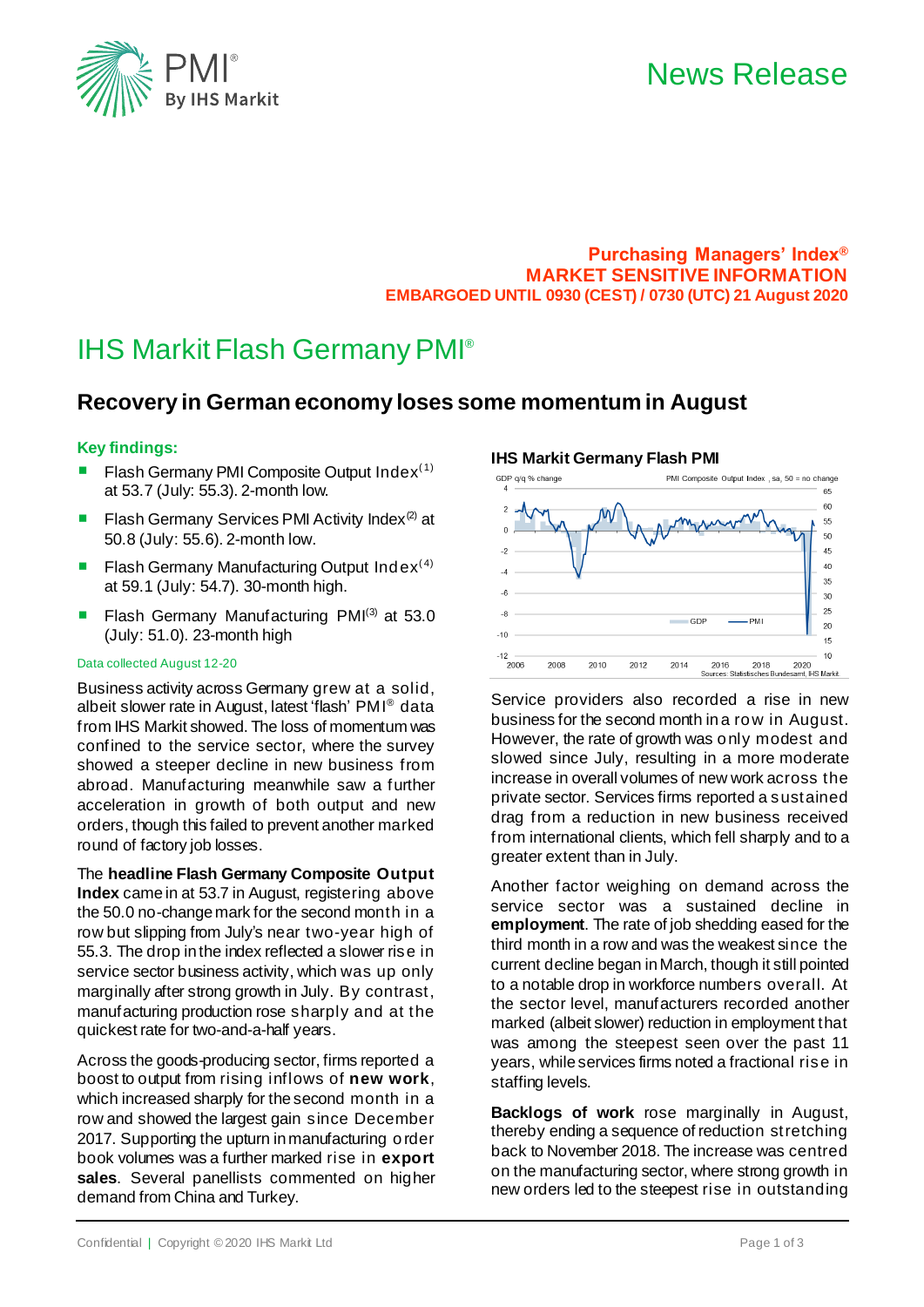



#### business since May 2018.

Turning to prices, August's survey showed a marginal fall in **average charges for goods and services**, with the rate of decline the slowest in the current six-month sequence of discounting. Underlying data showed a marginal fall in service providers' charges, and broadly no change in factory gate prices.

**Average input prices** meanwhile rose for the first time in six months in August. This was driven by a solid increase in operating expenses across the service sector, which panellists linked to higher food prices and wage pressures. The decline in manufacturing purchasing costs meanwhile eased to the weakest for 15 months.

**Business confidence towards activity over the coming year**increased slightly in August, reaching the highest overall level for two years. However, this improvement masked contrasting trends across the two monitored sectors, with stronger optimism among manufacturers (expectations here were at a two-and-a-half year high) being partly offset by a slight loss of confidence among service providers.

Lastly, August saw the **Flash Germany ManufacturingPMI** rise to 53.0 from 51.0 in July. The only negative directional influence was from the stocks of purchases component, with goods producers reporting an accelerated decline in preproduction inventories. Efforts to streamline stocks were indeed reflected in only a marginal rise in manufacturers' purchasing activity, the rate of growth of which was well below those of both output and new orders.

#### **Comment**

Commenting on the flash PMI data, **Phil Smith**, Associate Director at IHS Markit said:

*"Following the rapid gains in the German PMI in each of the previous three months that coincided with the initial reopening of the economy, August's flash results show the recovery having lost some momentum as the headline index dipped from July's near two-year high of 55.3 to 53.7. The slowdown was centred on the service sector, where growth was close to stalling amid renewed travel restrictions and a sustained decline in overall employment that continues to undermine domestic demand.*

*"Manufacturing was a relative positive, at least in terms of trends in output and new orders, which grew at the fastest rates for two-and-a-half years. However, the further cutbacks to factory work force numbers are a reminder that there is still ground to make up and businesses remain under pressure to cut costs."*

-Ends-